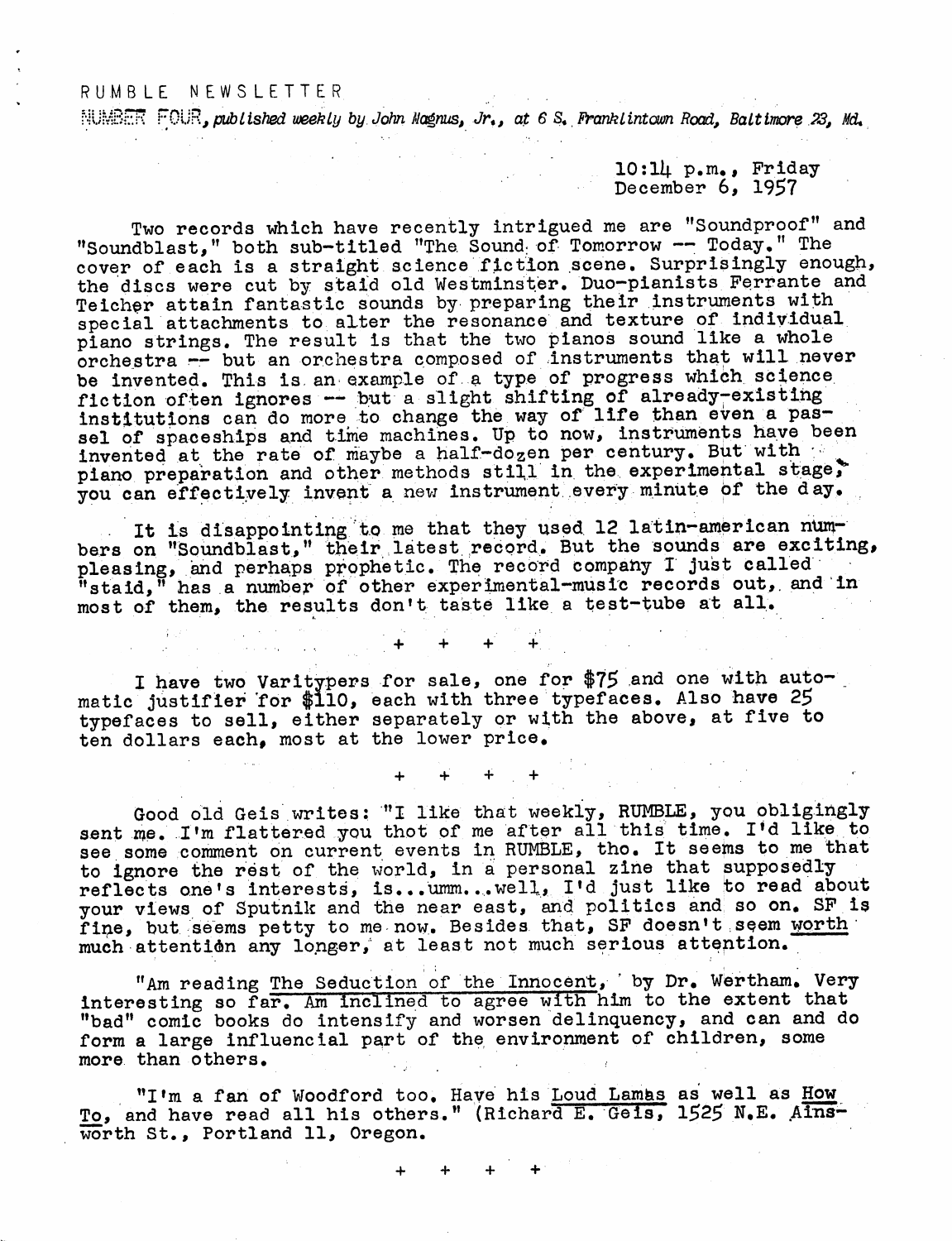Most of my serious views will be appearing in various editorial departments of Varioso. Only the ones pertinent only as news will apear here. I'm surprised that so many fans have read Woodford. He certainly doesn't consider SF to be worth serious attention; but then, there are f ew things he does consider mortally urgent.  $\begin{pmatrix} \frac{1}{2} & \frac{1}{2} & \frac{1}{2} & \frac{1}{2} & \frac{1}{2} & \frac{1}{2} & \frac{1}{2} & \frac{1}{2} & \frac{1}{2} & \frac{1}{2} & \frac{1}{2} & \frac{1}{2} & \frac{1}{2} & \frac{1}{2} & \frac{1}{2} & \frac{1}{2} & \frac{1}{2} & \frac{1}{2} & \frac{1}{2} & \frac{1}{2} & \frac{1}{2} & \frac{1}{2} & \frac{1}{2} & \frac{1}{2} & \frac{1}{2} & \frac{1}{2} & \frac{1}{2$ 

Ray Schaffer says: "I feel I should acknowledge the ''Rumbles" you've been sending my way. All three enjoyable. And, of course, am looking forward to your weekly proview mag. It looks like we're memlooking forward to your weekly proview mag. It looks like we're members of a diminishing fandom, John, in that we still read (& enjoy) stf - in contrast to the increasingly popular fakefan movement.

"Since you've been talking about  $G$  O O D B O O K S, I'd like to recommend one of a very unusual nature. Not by Bread Alone is a Russian novel about industry, written by a Russian living in Russia, alsian nover about industry, written by a Russian living in Russia, are<br>tho it hasn't been pubbed as a book over there. According to the prethe it hasn't been pubbed as a book over there. According to the prace, a literary monthly there did pub three installments. Then it face, a literary monthly there did pub three installments. Then it<br>undoubtedly realized what more alert readers had recognized. The major character wasn't a party man - he didn't speak proudly of the Sovietsupported schools  $-$  he proved the stupidity and venality of a host of bureaucrats. And so, the serial was discontinued abruptly, says the publisher's preface.' The book details the run-around that an inventor receives when he tries to present his new drain-pipe machinery to the Russian business world. He knows he has made something better, cheaper, more efficient. And he won't grease palms or pay bribes to get it tested. It's a bleak book, rather plodding in style, confusing with the Russian habit of giving each character a common name, a pet name and a formal name. But its cry is ever-present. Man must have dignity, and a formal name. But its cry is ever-present. Man must have dignited be given truth and justice. I rate this novel high on my list of the be green staan and justice. Third of this need high on my first of and the year's (1957) best." (Ray Schaffer, 4541 Third St. N.W., Canton 8, 0.)

+ + + +. . Hickman writes: "Gads!! 2 weeklies and a monthly - you're a better man than I am. Would like to attend the Disclave but it is unlikely. Where is it? Springfield, Va.? ((No. Arlington, Va,, May 11 & 12)) Would prefer Detroit for the con. Chicago has had it twice and although Dallas has a nice group I think Detroit could do a better job<br>and I really think they deserve it. I want to go to L.A. but it's too and I really think they deserve it. I want to go to L.A. but it's too far away to tell yet. Would like to take Dougie to Disneyland. Was up to see the Gibson's in Chicago this week. Jpe was able to get.me <sup>3</sup> J.D. black labels. Bless him. It's hard to get here and I need it for a tonic. Ha." ((Scads of Jack Daniels in D.C., at the insultingly low price of \$5.99. Sure you won't come to the Disclave??)) (Lynn A. Hickman, 304 North 11th St., Mt. Vernon, Illinois.)

Larry Shaw: "Rumble Newsletter is great, man, great. I hope you Larry Shaw: "Rumble Newsletter is great, man, great. I hope you<br>do manage to keep up all that activity, though it makes me tired just do manage to keep up all that activity, though it makes me tired just<br>to hear about it. Actually, I suspect most of us have felt like you at some time in our careers — but  $I_1$  doubt if many of us have done much about it. Good luck.

 $\pm$  ,  $\pm$  ,  $\pm$  ,  $\pm$   $\mathbb{R}_{\geq 0}$  ,  $\mathbb{R}_{\geq 0}$  ,  $\mathbb{R}$  ,  $\mathbb{R}_{\geq 0}$  ,  $\mathbb{R}_{\geq 0}$  ,  $\mathbb{R}_{\geq 0}$ 

 $\label{eq:1} \mathcal{L}_{\text{max}} = \left\{ \mathcal{L}_{\text{max}}^{\text{max}} \left( \mathcal{L}_{\text{max}}^{\text{max}} \right) \right\}$ 

"And how about publishing a New York edition some weekend?"